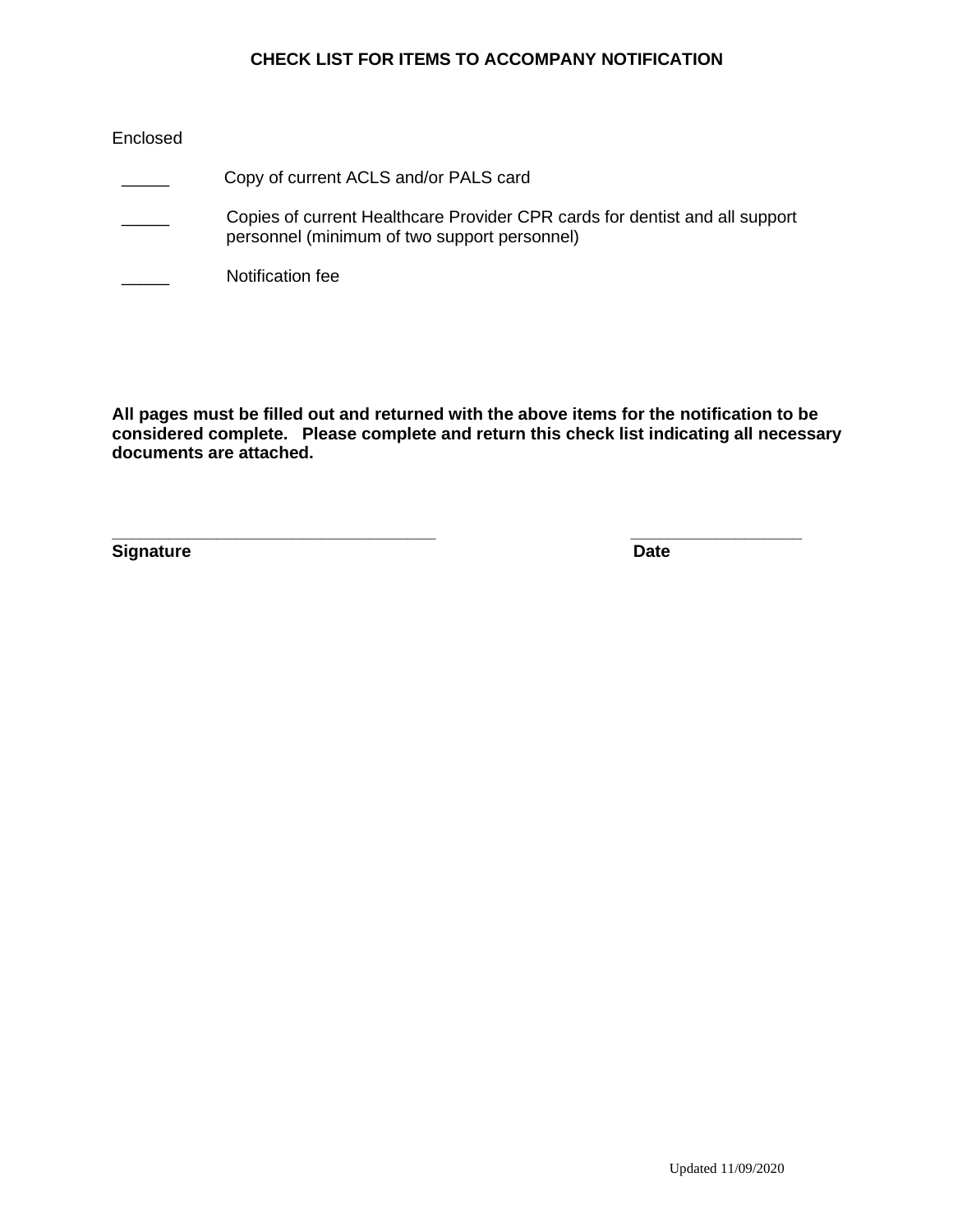

# **Georgia Board of Dentistry**

 2 Peachtree Street, N.W., 6th Floor Atlanta, GA 30303

| Amount:        |  |
|----------------|--|
| Applicant#:    |  |
| Initials/Date: |  |

(404) 651-8000 www.gbd.georgia.gov

## **NOTIFICATION OF CONSCIOUS SEDATION /GENERAL ANESTHESIA ADDITIONAL SITE/CHANGE IN LOCATION Notification Fee \$300 (non-refundable)**

**Checks returned for insufficient funds will be assessed a service charge pursuant to O.C.G.A. § 16-9-20.**

**License Type:** Conscious Sedation/General Anesthesia Additional Site/Change in Location

| <b>Name</b> as desired on Permit                   |                            |        |                   |      |
|----------------------------------------------------|----------------------------|--------|-------------------|------|
|                                                    | First                      | Middle |                   | Last |
| <b>Social Security Number</b>                      | Date of Birth              |        |                   |      |
| <b>Dental License #</b>                            | <b>Anesthesia Permit #</b> |        |                   |      |
| Address for Present Permit P.O. Box not acceptable |                            |        |                   |      |
| <b>Number and Street</b>                           |                            |        |                   |      |
| City/State                                         |                            |        | Zip               |      |
| <b>Mailing Address (if different)</b>              |                            |        |                   |      |
| Number and Street                                  |                            |        |                   |      |
| City/State                                         |                            |        | Zip               |      |
| Telephone Number Day                               | Telephone Number Evening   |        | <b>FAX Number</b> |      |

**E-Mail Address** (required) \_\_\_\_\_\_\_\_\_\_\_\_\_\_\_\_\_\_\_\_\_\_\_\_\_\_\_\_\_\_\_\_\_\_\_\_\_\_\_\_\_\_\_\_\_\_\_\_\_\_\_\_\_\_\_\_

Your e-mail address is not public information and will not be shared with any third parties.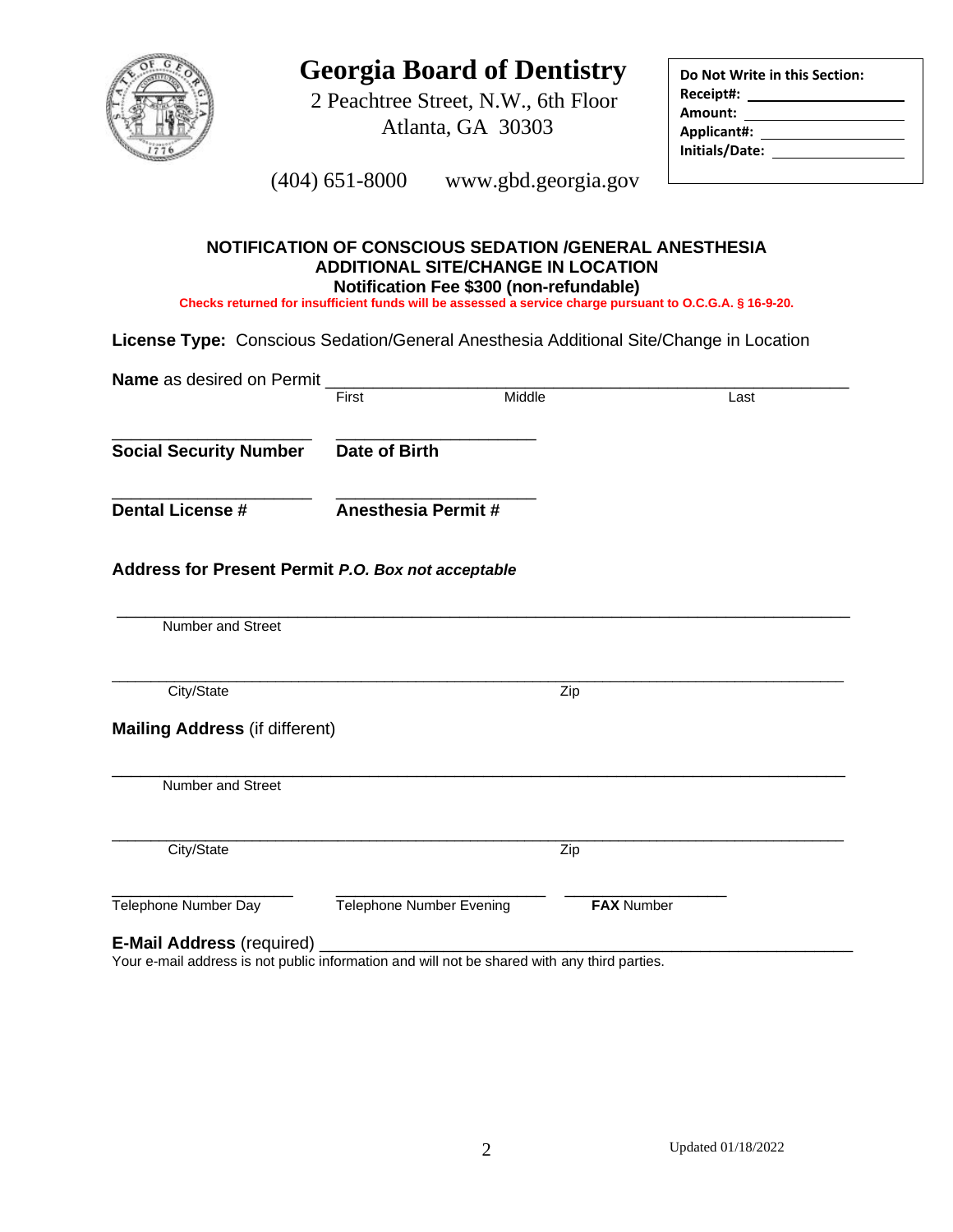# **GEORGIA BOARD OF DENTISTRY 2 Peachtree Street, N.W. 6 th Floor Atlanta, Georgia 30303**

# **INSTRUCTIONS AND REQUEST FORM FOR ADDITIONAL CONSCIOUS SEDATION/GENERAL ANESTHESIA SITES/CHANGE IN LOCATION**

The Georgia Board of Dentistry shall be given a written, thirty (30) day advance notification of the relocation of a facility, the addition of a facility or significant change to the facility.

Please complete this form if you currently hold an active conscious sedation or general anesthesia permit issued by the Georgia Board of Dentistry, and are notifying the Board of a **secondary or additional** site(s) **or** a **change in location** where you wish to provide Conscious Sedation/General Anesthesia services. This form must be accompanied by a **non-refundable \$300.00** notification fee/per site (subject to change). **NOTE: The notification fee of \$300.00 includes one site. An additional \$300 fee is incurred for each additional site.** Personal checks or money orders are acceptable, payable to the order of Georgia Board of Dentistry. ALL FEES ARE NON-REFUNDABLE.

## **CHECK APPLICABLE BOXES:**

#### **( ) CHANGE IN LOCATION REQUESTED, LIST NEW ADDRESS:**

|     | <b>Number and Street</b>                                     |        |     |
|-----|--------------------------------------------------------------|--------|-----|
|     | City/State                                                   |        | Zip |
|     |                                                              |        |     |
|     | () SECONDARY OFFICE LOCATION(S) REQUESTED, LIST ADDRESS(ES): |        |     |
| (1) |                                                              |        |     |
|     | <b>Number and Street</b>                                     |        |     |
|     | City/State                                                   |        | Zip |
|     | Telephone: ( ) ___________________________                   |        |     |
| (2) |                                                              |        |     |
|     | <b>Number and Street</b>                                     |        |     |
|     | City/State                                                   |        |     |
|     |                                                              | Zip    |     |
|     | Telephone: ( ) ___________________________                   | Fax: ( |     |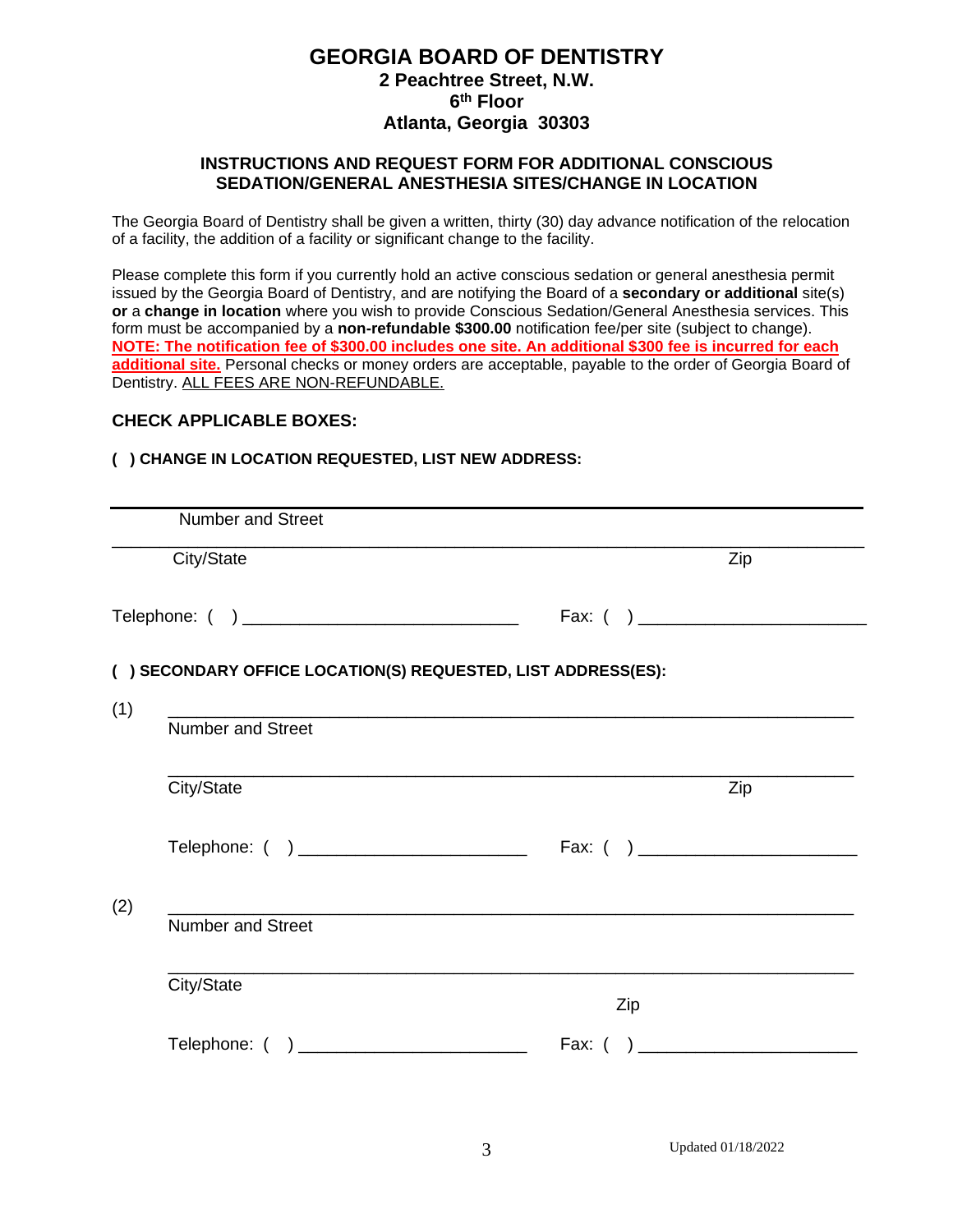**\*If you are applying for more than one location, please include a written statement addressing how you will handle post operative issues/complications, including how patients will be able to contact you about post operative issues/complications, your anticipated response time to those patients, and the physical location(s) where you would anticipate seeing those patients, if necessary. Please also address how patients will be notified of how post operative issues/complications will be handled.**

I hereby certify that each additional site and/or change in site is a properly equipped facility for the administration of general anesthesia/deep sedation and/or conscious sedation and is staffed with a supervised team of certified support personnel (In accordance with the Laws and Rules of the State of Georgia with respect to the practice of dentistry).

# **( ) YES ( ) NO**

# **I certify that all of the following equipment and supplies are present and stationary at each facility for which I am notifying the Board:**

- ( ) equipment capable of delivering positive pressure oxygen ventilation including ancillary airway devices
- ( ) pulse oximeter
- ( ) suction equipment
- ( ) operating table or chair that allows for patient positioning to maintain airway
- ( ) firm platform for CPR
- ( ) fail-safe nitrous oxide/oxygen inhalation system, **if used**
- ( ) equipment necessary to establish intravascular access
- ( ) equipment to continuously monitor blood pressure and heart rate
- ( ) EKG **(required for general anesthesia/deep sedation only)**
- ( ) defibrillator (AED or manual)
- ( ) emergency drugs per ACLS or PALS protocol
- ( ) **if a separate recovery area,** oxygen and suction are available
- ( ) applicant and support personnel have current certification in BLS CPR. **Submit copy of cards.**
- ( ) applicant has current certification in ACLS and/or PALS. **Submit copy of card(s).**
- ( ) I understand that each additional site and/or change in site may be subject to an on-site inspection.

### **If you answer yes to the following question, attach a full written explanation pertaining to your positive response.**

Since initial licensure, have you had any malpractice suits filed against you? **( ) YES ( ) NO**

Print name\_\_\_\_\_\_\_\_\_\_\_\_\_\_\_\_\_\_\_\_\_\_\_\_\_\_\_\_\_\_\_\_\_\_\_\_\_\_\_\_\_\_

| Signature |  |
|-----------|--|
|           |  |

| -<br>ັ<br>- - - - |  |  |  |
|-------------------|--|--|--|
|                   |  |  |  |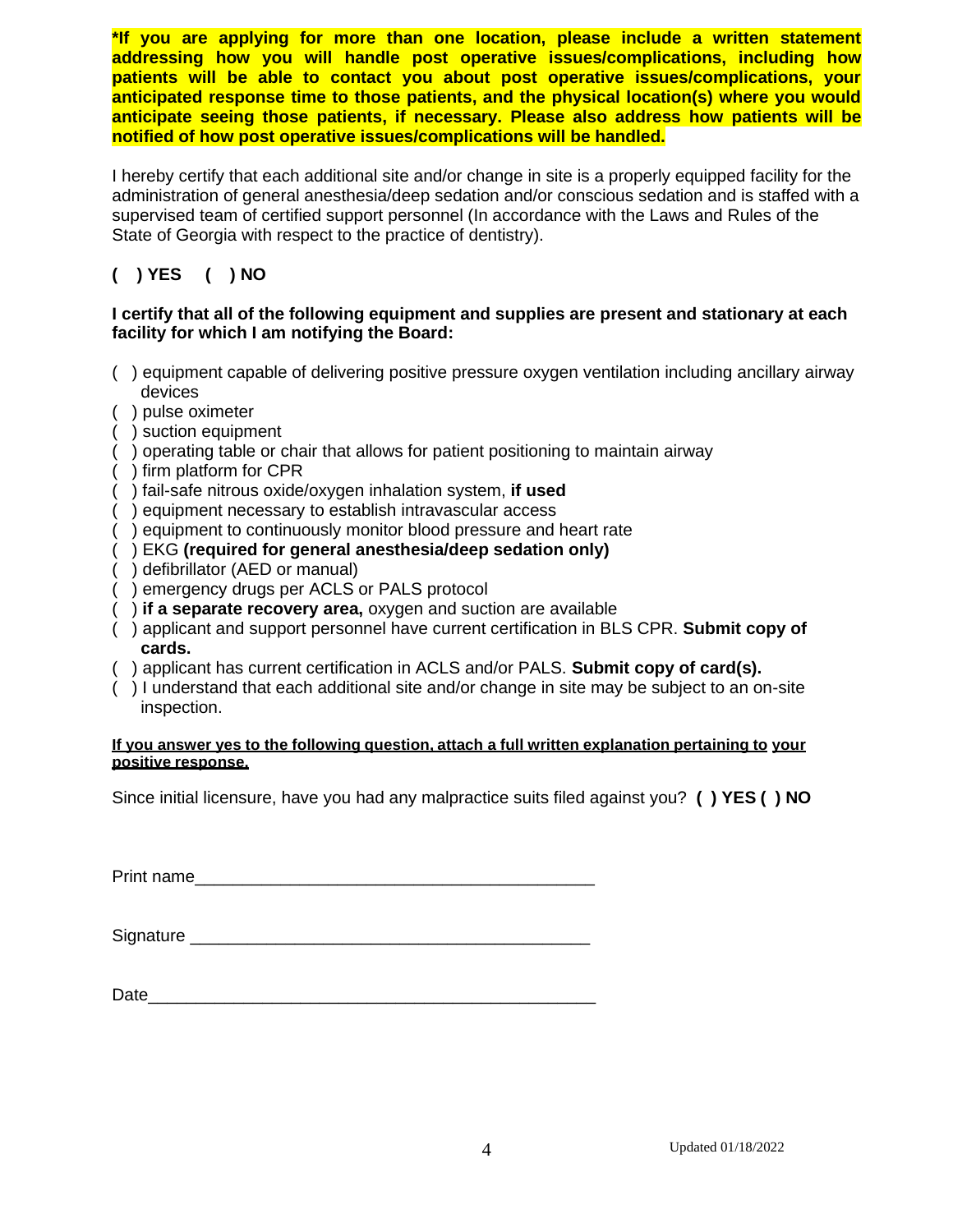#### **ANESTHESIA MONITOR ATTESTATION FORM**

( ) I understand that all monitoring equipment is site specific and may not be transported between locations. Anesthesia monitor(s) for this location *(you may make additional copies as necessary)*: Manufacturer Serial Number Model Number\_\_\_\_\_\_\_\_\_\_\_\_\_\_\_\_\_ Functions performed (circle) a. Pulse oximetry b. Blood pressure c. ECG d. Capnography  $\overline{a}$  , and the set of the set of the set of the set of the set of the set of the set of the set of the set of the set of the set of the set of the set of the set of the set of the set of the set of the set of the set Number and Street  $\overline{\phantom{a}}$  , and the contribution of the contribution of the contribution of the contribution of the contribution of the contribution of the contribution of the contribution of the contribution of the contribution of the City/State Zip Telephone: ( )\_\_\_\_\_\_\_\_\_\_\_\_\_\_\_\_\_\_\_\_\_\_\_\_\_\_\_\_\_\_\_\_ Fax: ( )\_\_\_\_\_\_\_\_\_\_\_\_\_\_\_\_\_\_\_\_\_\_\_\_\_ Anesthesia monitor(s) for this location *(you may make additional copies as necessary)*: Manufacturer\_\_\_\_\_\_\_\_\_\_\_\_\_\_\_\_\_\_\_\_\_\_\_\_ Serial Number Model Number\_\_\_\_\_\_\_\_\_\_\_\_\_\_\_\_\_ Functions performed (circle) a. Pulse oximetry b. Blood pressure c. ECG d. Capnography  $\overline{a}$  , and the set of the set of the set of the set of the set of the set of the set of the set of the set of the set of the set of the set of the set of the set of the set of the set of the set of the set of the set Number and Street  $\overline{a}$  , and the state of the state of the state of the state of the state of the state of the state of the state of the state of the state of the state of the state of the state of the state of the state of the state o City/State Zip Telephone: ( )\_\_\_\_\_\_\_\_\_\_\_\_\_\_\_\_\_\_\_\_\_\_\_\_\_\_\_\_\_\_\_\_ Fax: ( )\_\_\_\_\_\_\_\_\_\_\_\_\_\_\_\_\_\_\_\_\_\_\_\_\_ I hereby certify that each piece of anesthesia monitoring equipment is dedicated to one site and the above serial numbers, model numbers and dates of inspection are accurate to the best of my records. This equipment is evaluated on a scheduled basis and has been calibrated for the safe administration of general anesthesia/deep sedation and/or conscious sedation. (This is in accordance with the Laws and Rules of the

Print Name/Date Signature

State of Georgia with respect to the practice of dentistry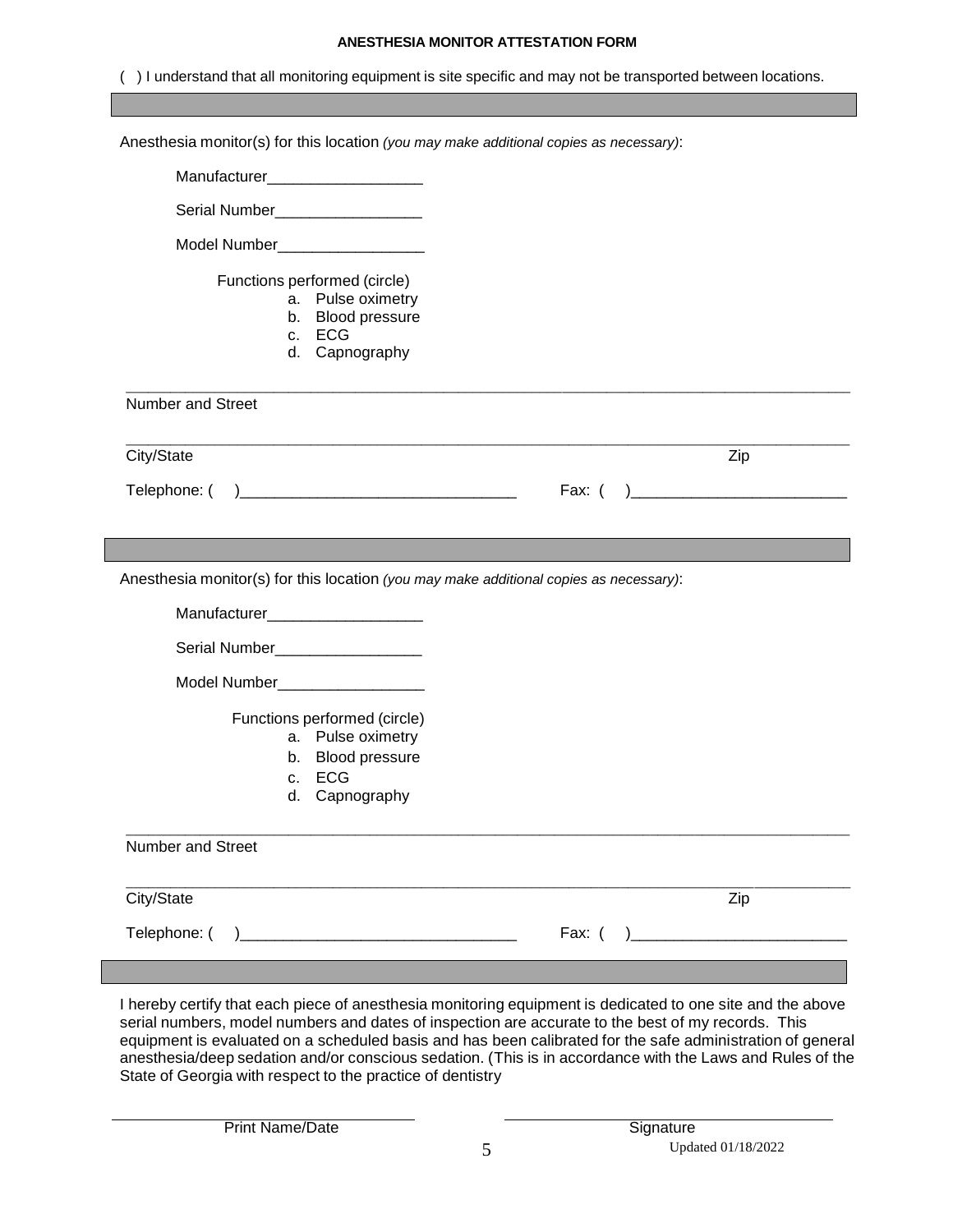#### **APPLICANT: PLEASE CHECK THE FORM OF IDENTIFICATION BELOW THAT YOU POSSESS. RETURN THIS FORM ALONG WITH A COPY OF YOUR APPROPRIATE DOCUMENTATION.**

**\_\_\_\_\_\_\_\_\_\_\_\_\_\_\_\_\_\_\_\_\_\_\_\_\_\_\_\_\_\_\_\_\_\_\_\_\_\_\_\_ Name**

# Secure and Verifiable Documents Under O.C.G.A. § 50-36-2 Issued August 1, 2011 by the Office of the Attorney General, Georgia

The Illegal Immigration Reform and Enforcement Act of 2011 ("IIREA") provides that "[n]ot later than August 1, 2011, the Attorney General shall provide and make public on the Department of Law's website a list of acceptable secure and verifiable documents. The list shall be reviewed and updated annually by the Attorney General." O.C.G.A. § 50-36-2(f). The Attorney General may modify this list on a more frequent basis, if necessary.

The following list of secure and verifiable documents, published under the authority of O.C.G.A. § 50-36-2, contains documents that are verifiable for identification purposes, and documents on this list may not necessarily be indicative of residency or immigration status.

A United States passport or passport card  $[O.C.G.A. \S 50-36-2(b)(3); 8 CFR \S 274a.2]$ 

\_\_\_\_\_A United States military identification card [O.C.G.A. § 50-36-2(b)(3); 8 CFR § 274a.2]

\_\_\_\_\_A driver's license issued by one of the United States, the District of Columbia, the Commonwealth of Puerto Rico, Guam, the Commonwealth of the Northern Marianas Islands, the United States Virgin Island, American Samoa, or the Swain Islands, provided that it contains a photograph of the bearer or lists sufficient identifying information regarding the bearer, such as name, date of birth, gender, height, eye color, and address to enable the identification of the bearer [O.C.G.A. § 50-36-2(b)(3); 8 CFR § 274a.2]

\_\_\_\_\_An identification card issued by one of the United States, the District of Columbia, the Commonwealth of Puerto Rico, Guam, the Commonwealth of the Northern Marianas Islands, the United States Virgin Island, American Samoa, or the Swain Islands, provided that it contains a photograph of the bearer or lists sufficient identifying information regarding the bearer, such as name, date of birth, gender, height, eye color, and address to enable the identification of the bearer [O.C.G.A. § 50-36-2(b)(3); 8 CFR § 274a.2]

A tribal identification card of a federally recognized Native American tribe, provided that it contains a photograph of the bearer or lists sufficient identifying information regarding the bearer, such as name, date of birth, gender, height, eye color, and address to enable the identification of the bearer. A listing of federally recognized Native American tribes may be found at: [http://www.bia.gov/WhoWeAre/BIA/OIS/TribalGovernmentServices/TribalDirectory](http://www.bia.gov/WhoWeAre/BIA/OIS/TribalGovernmentServices/TribalDirector)/index.htm [O.C.G.A. § 50-36-2(b)(3); 8 CFR § 274a.2]

A United States Permanent Resident Card or Alien Registration Receipt Card [O.C.G.A. § 50-36-2(b)(3); 8 CFR § 274a.2]

\_\_\_\_\_An Employment Authorization Document that contains a photograph of the bearer [O.C.G.A. § 50-36-2(b)(3); 8 CFR § 274a.2]

A passport issued by a foreign government  $[O.C.G.A.$  § 50-36-2(b)(3); 8 CFR § 274a.2]

\_\_\_\_\_A Merchant Mariner Document or Merchant Mariner Credential issued by the United States Coast Guard [O.C.G.A. § 50-36-2(b)(3); 8 CFR § 274a.2]